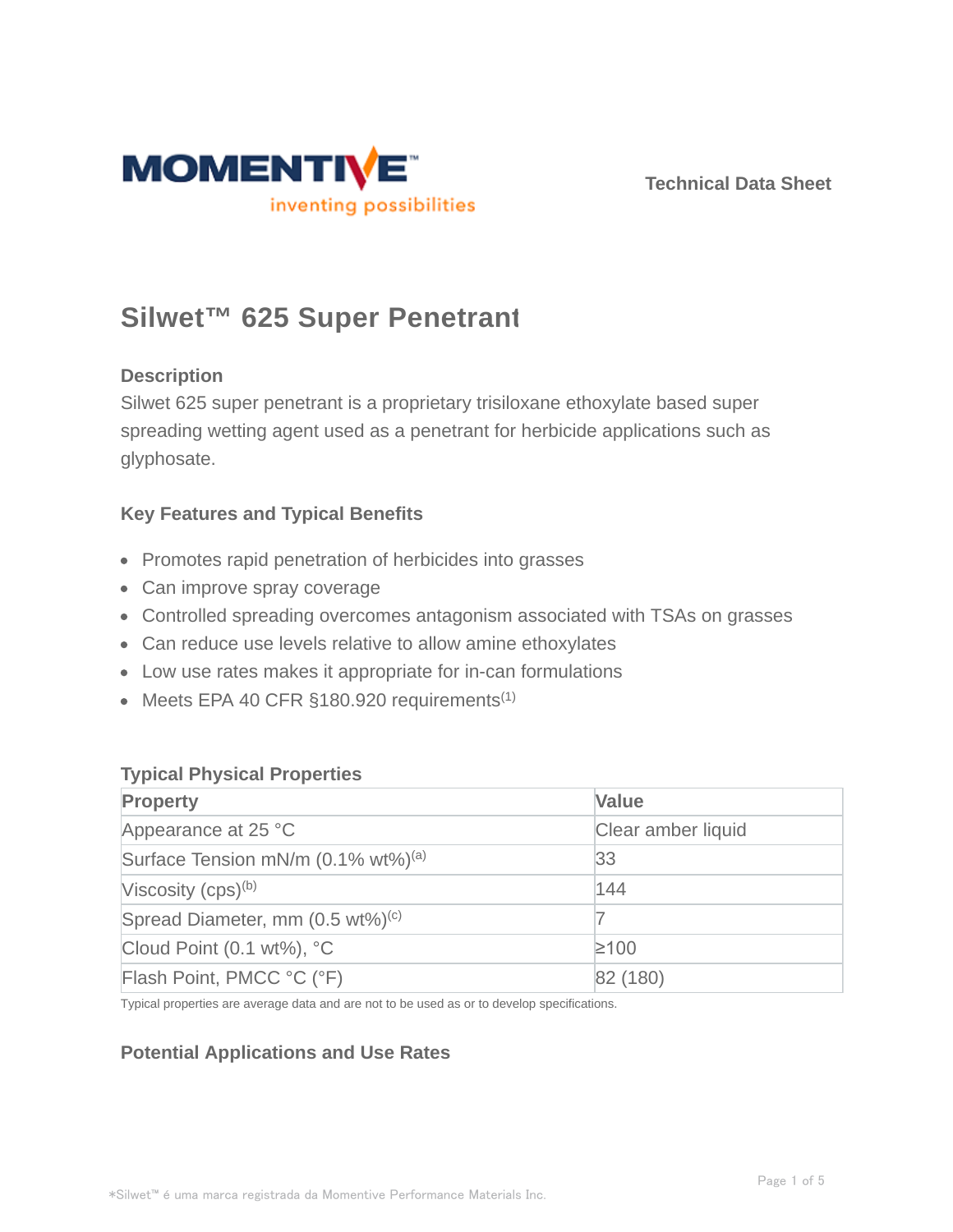| <b>Application</b>                    | <b>Typical Use Rate</b> |  |
|---------------------------------------|-------------------------|--|
| <b>Fertilizers and Micronutrients</b> | $0.015\%$ to 0.1%       |  |
| Fungicide                             | $0.015\%$ to 0.1%       |  |
| <b>Herbicide</b>                      | $0.025\%$ to 0.15%      |  |
| Insecticide                           | $0.025\%$ to 0.1%       |  |
| <b>Plant Growth Regulators</b>        | $0.025\%$ to 0.1%       |  |

Use rates are dependent on crop, agrochemical and spray volume requirements.

The components meet the requirements of U.S. regulation EPA 40 CFR §180.920, and therefore are exempt from 1.

tolerances when used as an inert ingredient in agricultural applications in accordance with the other conditions of that regulation.

(a) Surface tension by Wilhelmy Plate Method

(b) Brookfield Viscosity: 25 °C, Spindle LV-3, 100 rpm

(c) Deionized water, 25 °C

## **General Conditions for Use**

## **In Agrochemical In-Can Formulations**

Silwet 625 super penetrant may be used as a component in agrochemical formulations. Although organosilicone surfactants are subject to hydrolysis under acidic or basic conditions, optimum performance is achieved by buffering the formulation to pH 6.0 to 7.5. Additionally, it is recommended that Silwet 625 super penetrant be used at a concentration of at least 0.025% based on the final spray dilution. Depending on the overall use rate of the herbicide formulation, this will translate into a contained rate of 25 to 100g Silwet 625 super penetrant/L formulation.

## **As a Tank-Mix Adjuvant**

Silwet 625 super penetrant, when used as a tank-side adjuvant, may improve herbicide performance. It is most effective as a tank-side adjuvant when spray mixtures are within a pH range of 5 to 8 and used within 24 hours of preparation.

Typically, Silwet 625 super penetrant is used at 0.025% to 0.1% in the spray tank.

#### **Patent Status**

Nothing contained herein shall be construed to imply the nonexistence of any relevant patents or to constitute the permission, inducement or recommendation to practice any invention covered by any patent, without authority from the owner of the patent.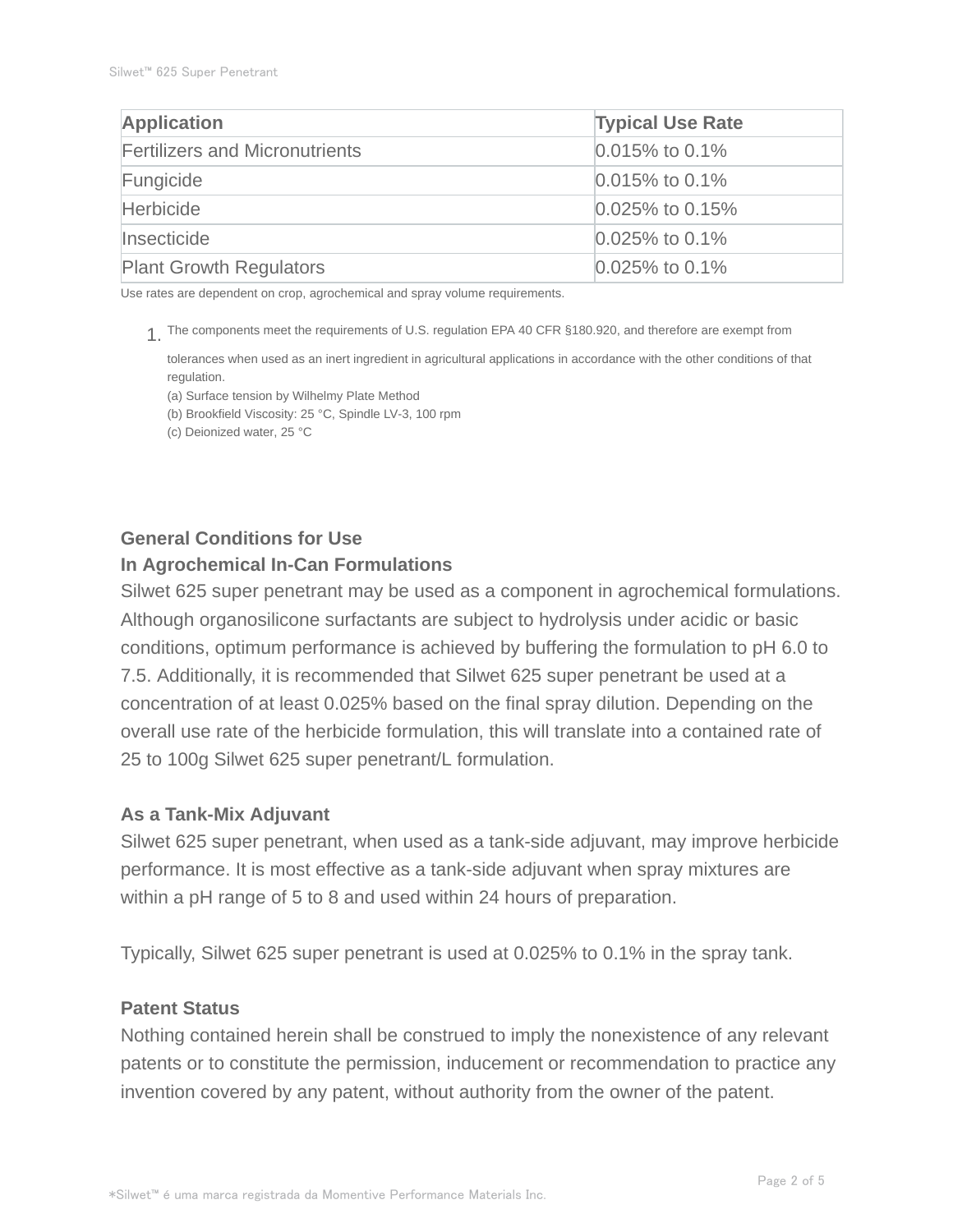## **Product Safety, Handling and Storage**

Customers should review the latest Safety Data Sheet (SDS) and label for product safety information, safe handling instructions, personal protective equipment if necessary, emergency service contact information, and any special storage conditions required for safety. Momentive Performance Materials (MPM) maintains an aroundthe-clock emergency service for its products. SDS are available at www.momentive.com or, upon request, from any MPM representative. For product storage and handling procedures to maintain the product quality within our stated specifications, please review Certificates of Analysis, which are available in the Order Center. Use of other materials in conjunction with MPM products (for example, primers) may require additional precautions. Please review and follow the safety information provided by the manufacturer of such other materials.

## **Limitations**

Customers must evaluate Momentive Performance Materials products and make their own determination as to fitness of use in their particular applications.

## **Contact Information**

Email commercial.services@momentive.com

### **Telephone**

| <b>Americas</b>      | <b>Latin America</b> | <b>EMEAI- Europe, Middle</b><br>East, Africa & India | <b>ASIA PACIFIC</b> |
|----------------------|----------------------|------------------------------------------------------|---------------------|
| +1 800 295 2392      | <b>Brazil</b>        | <b>Europe</b>                                        | <b>China</b>        |
| Toll free*           | +55 11 4534 9650     | +390510924300                                        | 800 820 0202        |
| +704 805 6946        | <b>Direct Number</b> | Direct number                                        | Toll free           |
| <b>Direct Number</b> |                      |                                                      | +86 21 3860 4892    |
|                      |                      |                                                      | Direct number       |
| *All American        | <b>Mexico</b>        | India, Middle East &                                 | Japan               |
| countries            | +52 55 2169 7670     | <b>Africa</b>                                        | +81 3 5544 3111     |
|                      | <b>Direct Number</b> | + 91 44 71212207                                     | Direct number       |
|                      |                      | Direct number*                                       |                     |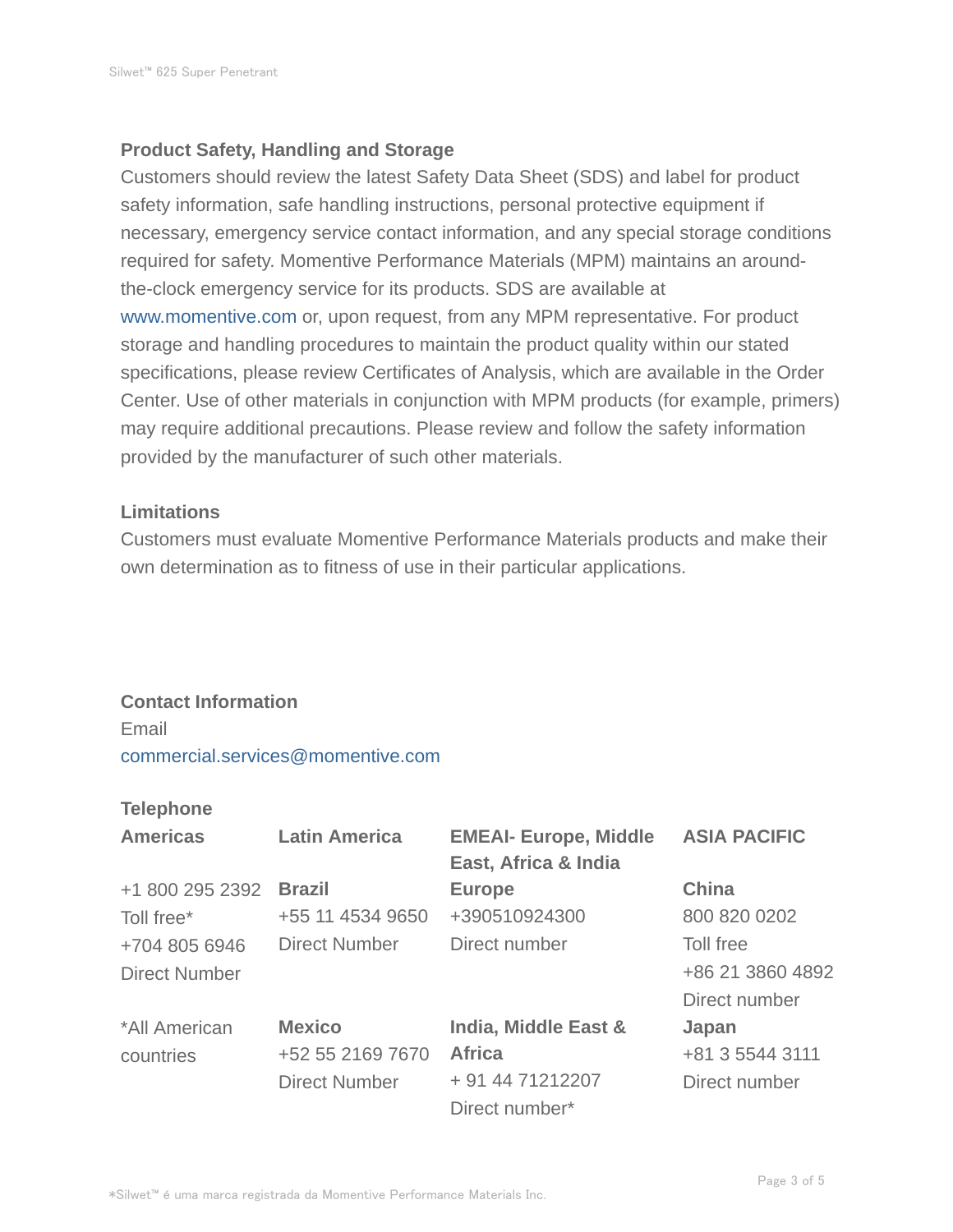**\*All Middle Eastern countries, Africa, India, Korea** +82 2 6201 4600

For literature and technical assistance, visit our website at: www.momentive.com

## **DISCLAIMER:**

**THE MATERIALS, PRODUCTS AND SERVICES OF MOMENTIVE PERFORMANCE MATERIALS INC. AND ITS SUBSIDIARIES AND AFFILIATES (COLLECTIVELY "SUPPLIER"), ARE SOLD SUBJECT TO SUPPLIER'S STANDARD CONDITIONS OF SALE, WHICH ARE INCLUDED IN THE APPLICABLE DISTRIBUTOR OR OTHER SALES AGREEMENT, PRINTED ON THE BACK OF ORDER ACKNOWLEDGMENTS AND INVOICES, AND AVAILABLE UPON REQUEST. ALTHOUGH ANY INFORMATION, RECOMMENDATIONS, OR ADVICE CONTAINED HEREIN IS GIVEN IN GOOD FAITH, SUPPLIER MAKES NO WARRANTY OR GUARANTEE, EXPRESS OR IMPLIED, (i) THAT THE RESULTS DESCRIBED HEREIN WILL BE OBTAINED UNDER END-USE CONDITIONS, OR (ii) AS TO THE EFFECTIVENESS OR SAFETY OF ANY DESIGN INCORPORATING ITS PRODUCTS, MATERIALS, SERVICES, RECOMMENDATIONS OR ADVICE. EXCEPT AS PROVIDED IN SUPPLIER'S STANDARD CONDITIONS OF SALE, SUPPLIER AND ITS REPRESENTATIVES SHALL IN NO EVENT BE RESPONSIBLE FOR ANY LOSS RESULTING FROM ANY USE OF ITS MATERIALS, PRODUCTS OR SERVICES DESCRIBED HEREIN.** Each user bears full responsibility for making its own determination as to the suitability of Supplier's materials, services, recommendations, or advice for its own particular use. Each user must identify and perform all tests and analyses necessary to assure that its finished parts incorporating Supplier's products, materials, or services will be safe and suitable for use under end-use conditions. Nothing in this or any other document, nor any oral recommendation or advice, shall be deemed to alter, vary, supersede, or waive any provision of Supplier's standard Conditions of Sale or this Disclaimer, unless any such modification is specifically agreed to in a writing signed by Supplier. No statement contained herein concerning a possible or suggested use of any material, product, service or design is intended, or should be construed, to grant any license under any patent or other intellectual property right of Supplier covering such use or design, or as a recommendation for the use of such material, product, service or design in the infringement of any patent or other intellectual property right.